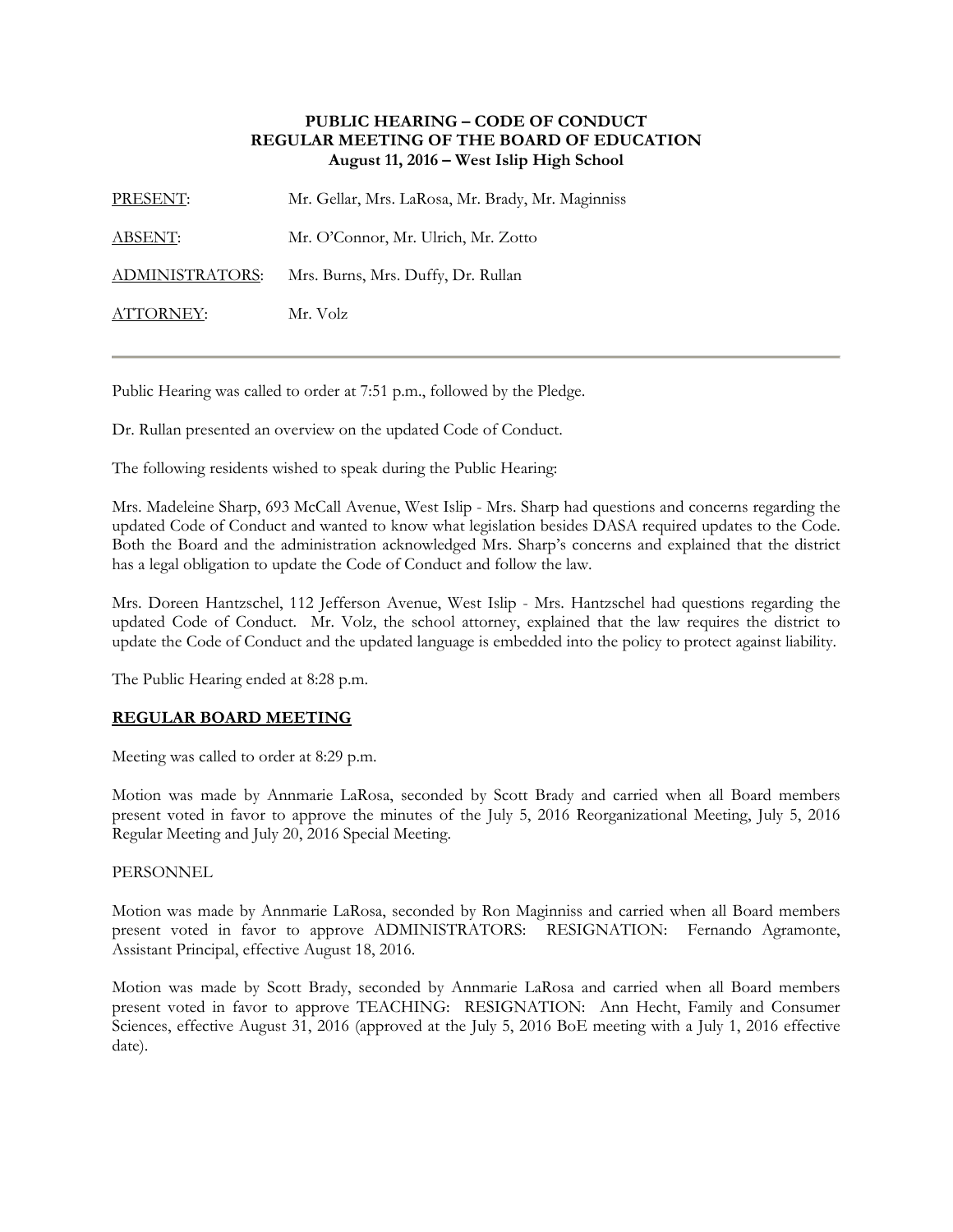Motion was made by Annmarie LaRosa, seconded by Ron Maginniss and carried when all Board members present voted in favor to approve TEACHING: RESIGNATION: Edward Jablonski, Business Education (.6), effective August 31, 2016 (approved at the July 5, 2016 BoE meeting).

Motion was made by Annmarie LaRosa, seconded by Scott Brady and carried when all Board members present voted in favor to approve TEACHING: RESIGNATION: Jennifer McKenna, English, effective August 10, 2016.

Motion was made by Annmarie LaRosa, seconded by Ron Maginniss and carried when all Board members present voted in favor to approve TEACHING: RESIGNATION: Christine Zeck, Mathematics, effective July 20, 2016.

Motion was made by Annmarie LaRosa, seconded by Scott Brady and carried when all Board members present voted in favor to approve TEACHING: PROBATIONARY APPOINTMENT: Danielle Blaise, Library Media Specialist, effective August 31, 2016 – August 30, 2020 (Paul J. Bellew; Step 34; replacing K. Chinkel {retired}).

Motion was made by Annmarie LaRosa, seconded by Ron Maginniss and carried when all Board members present voted in favor to approve TEACHING: PROBATIONARY APPOINTMENT: Nicole Costa, Special Education, effective August 31, 2016 – August 30, 2020 (Beach Street; Step 1A4; replacing R. Fulton {resigned}).

Motion was made by Annmarie LaRosa, seconded by Scott Brady and carried when all Board members present voted in favor to approve TEACHING: PROBATIONARY APPOINTMENT: Kathleen Crowley, Counselor, effective August 15, 2016 – August 14, 2019 (Beach Street; Step 1B4; replacing L. Nurkin {resigned}).

Motion was made by Annmarie LaRosa, seconded by Scott Brady and carried when all Board members present voted in favor to approve TEACHING: PROBATIONARY APPOINTMENT: \*Vincent Melia, Music Education, effective August 31, 2016 – August 30, 2020 (Oquenock/Paul J. Bellew; Step 1A1; replacing J. Simeone {retired}).

Motion was made by Annmarie LaRosa, seconded by Ron Maginniss and carried when all Board members present voted in favor to approve TEACHING: PROBATIONARY APPOINTMENT: Ryan Jensen, Music Education, effective August 31, 2016 – August 30, 2020 (High School; Step 1A1; increase in sections).

Motion was made by Annmarie LaRosa, seconded by Scott Brady and carried when all Board members present voted in favor to approve TEACHING: PROBATIONARY APPOINTMENT: Michael Perna, World Language, effective August 31, 2016 – August 30, 2019 (High School; Step 34; increase in sections).

Motion was made by Annmarie LaRosa, seconded by Scott Brady and carried when all Board members present voted in favor to approve TEACHING: PROBATIONARY APPOINTMENT: Christopher Salerno, Mathematics, effective August 31, 2016 – August 30, 2019 (High School; Step 15; replacing C. Zeck {resigned}).

Motion was made by Annmarie LaRosa, seconded by Scott Brady and carried when all Board members present voted in favor to approve TEACHING: PROBATIONARY APPOINTMENT: Kelly Weisenseel, Mathematics, effective August 31, 2016 – August 30, 2020 (High School; Step 1A1; replacing L. Braat {retired}).

\*pending certification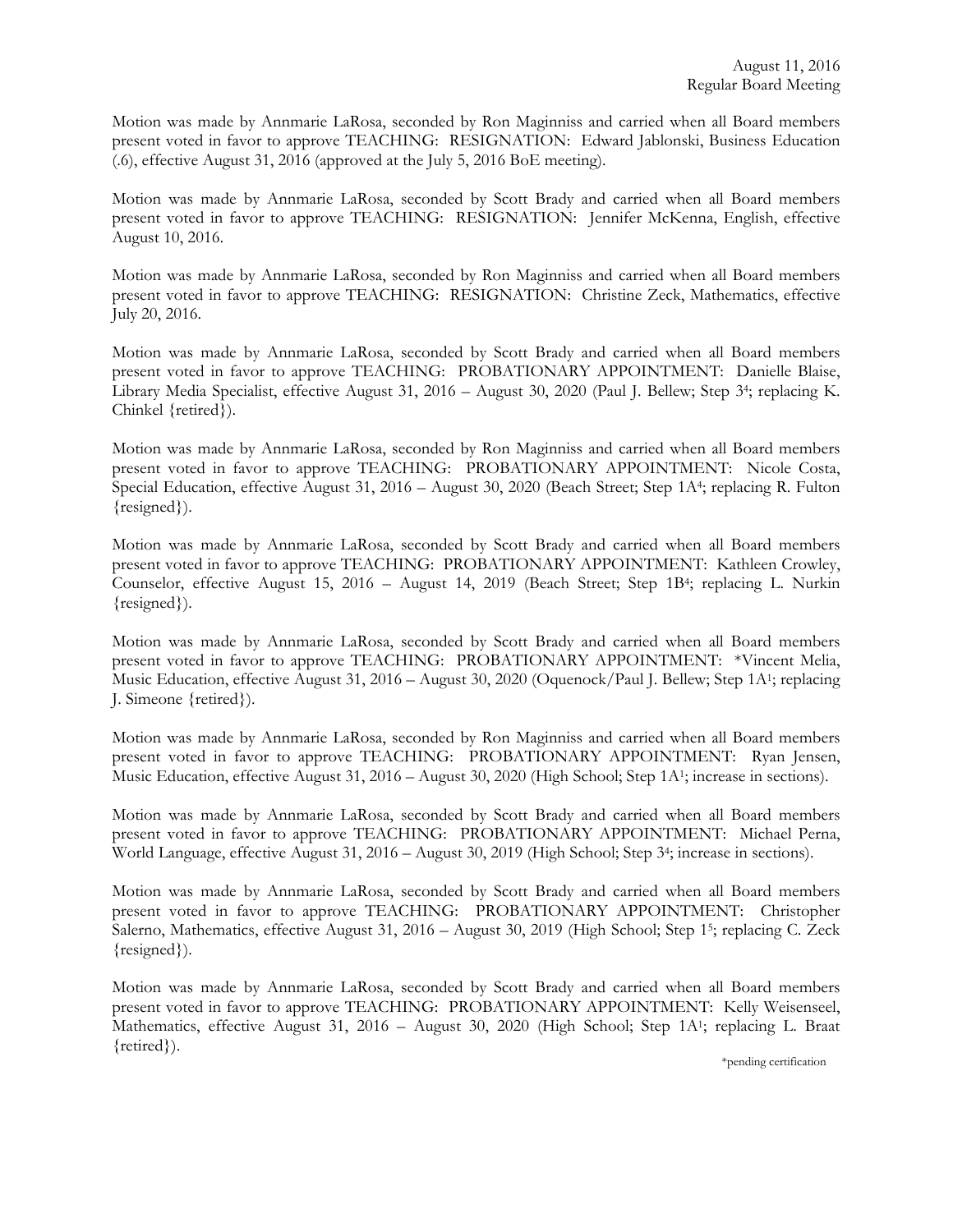Motion was made by Annmarie LaRosa, seconded by Scott Brady and carried when all Board members present voted in favor to approve TEACHING: PROBATIONARY APPOINTMENT: Janet Wolfe, Art Education, effective August 31, 2016 – August 30, 2020 (High School/Udall Road; Step 1A4; increase in sections).

Motion was made by Scott Brady, seconded by Ron Maginniss and carried when all Board members present voted in favor to approve TEACHING: LEAVE OF ABSENCE (unpaid) (Pursuant to the Family Medical Leave Act of 1993-12-week continuous medical coverage): Beth Fiorini, Social Studies, effective August 31, 2016 – October 21, 2016 (High School).

Motion was made by Annmarie LaRosa, seconded by Scott Brady and carried when all Board members present voted in favor to approve TEACHING: LEAVE OF ABSENCE (unpaid) (Pursuant to the Family Medical Leave Act of 1993-12-week continuous medical coverage): Lori Suprenant, Literacy Coach, effective September 6, 2016 - November 18, 2016 (Manetuck).

Motion was made by Annmarie LaRosa, seconded by Scott Brady and carried when all Board members present voted in favor to approve TEACHING: CHILD-REARING LEAVE OF ABSENCE (unpaid): Beth Fiorini, Social Studies, effective October 22, 2016 – June 30, 2017 (High School).

Motion was made by Annmarie LaRosa, seconded by Scott Brady and carried when all Board members present voted in favor to approve TEACHING: LEAVE OF ABSENCE (unpaid): Amy Novak, Special Education, effective August 31, 2016 – June 30, 2017 (Manetuck).

Motion was made by Annmarie LaRosa, seconded by Scott Brady and carried when all Board members present voted in favor to approve TEACHING: REGULAR SUBSTITUTE: Erika Bucking, Special Education, effective August 31, 2016 – June 30, 2017 (Manetuck; Step 1A1; replacing A. Novak {Leave of Absence}).

Motion was made by Annmarie LaRosa, seconded by Scott Brady and carried when all Board members present voted in favor to approve TEACHING: REGULAR SUBSTITUTE: Edward Jablonski, Social Studies, effective August 31, 2016 – June 30, 2017 (High School; Step 7B4; replacing B. Fiorini {Leave of Absence}).

Motion was made by Annmarie LaRosa, seconded by Scott Brady and carried when all Board members present voted in favor to approve TEACHING: REGULAR SUBSTITUTE: \*Kristen Newman, Mathematics, effective August 31, 2016 – June 30, 2017 (High School; Step 1A4; replacing A. Sepulveda {Leave of Absence}).

Motion was made by Annmarie LaRosa, seconded by Ron Maginniss and carried when all Board members present voted in favor to approve TEACHING: REGULAR SUBSTITUTE: Bridget Reilly, Special Education, effective August 31, 2016 – June 30, 2017 (Bayview; Step 2B4; replacing M. Sanchez {Leave of Absence}).

Motion was made by Annmarie LaRosa, seconded by Scott Brady and carried when all Board members present voted in favor to approve TEACHING: PART-TIME APPOINTMENT: Kurt Allen, Business Education (.6), effective August 31, 2016 (Beach Street; Step 1A<sup>6</sup> {pro-rated}; replacing E. Jablonski).

Motion was made by Annmarie LaRosa, seconded by Ron Maginniss and carried when all Board members present voted in favor to approve TEACHING ASSISTANT: RESIGNATION: Eleni Sipola, effective July 18, 2016.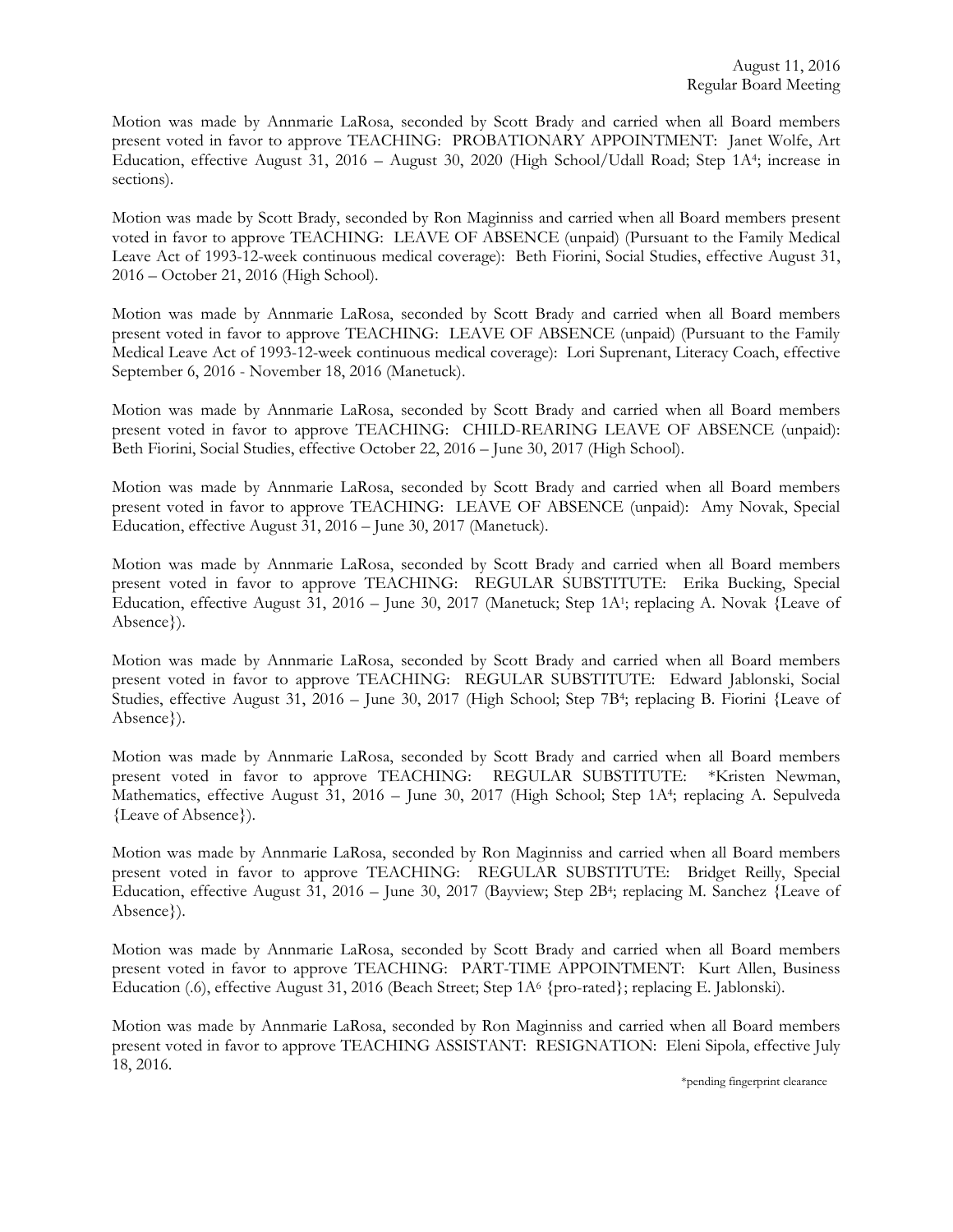Motion was made by Annmarie LaRosa, seconded by Scott Brady and carried when all Board members present voted in favor to approve TEACHING ASSISTANT: RESIGNATION: Carla LaBombard, Regular Substitute, effective August 31, 2016 (approved at the June 9, 2016 BoE meeting).

Motion was made by Annmarie LaRosa, seconded by Scott Brady and carried when all Board members present voted in favor to approve TEACHING ASSISTANT: RECALL OF EXCESSED TEACHING ASSISTANT: Carla LaBombard, effective August 31, 2016 (Building TBD: Step 4; replacing L. Pastore {retired}).

Motion was made by Annmarie LaRosa, seconded by Scott Brady and carried when all Board members present voted in favor to approve CLASSIFIED CIVIL SERVICE: PROBATIONARY APPOINTMENT: Christine Caruana, Part Time Food Service Worker, effective August 25, 2016 (Manetuck; new position).

Motion was made by Annmarie LaRosa, seconded by Ron Maginniss and carried when all Board members present voted in favor to approve CLASSIFIED CIVIL SERVICE: PROBATIONARY APPOINTMENT: Joanne Owens, Part Time Food Service Worker, effective August 25, 2016 (Beach Street; replacing S. Vivo {Custodial Worker I}).

Motion was made by Annmarie LaRosa, seconded by Ron Maginniss and carried when all Board members present voted in favor to approve CLASSIFIED CIVIL SERVICE: PROBATIONARY APPOINTMENT: Robert Verito, Jr. Custodial Worker I, effective August 15, 2016 (Manetuck; Step 1; replacing C. Rugen {Groundskeeper I}).

Motion was made by Annmarie LaRosa, seconded by Ron Maginniss and carried when all Board members present voted in favor to approve CLASSIFIED CIVIL SERVICE: PROBATIONARY APPOINTMENT: Dorothy Rabin, Program Secretary, Enrichment & Driver Education, effective August 15, 2016 (\$4,500 annually/\$1,500 per semester).

Motion was made by Annmarie LaRosa, seconded by Ron Maginniss and carried when all Board members present voted in favor to approve CLASSIFIED CIVIL SERVICE: RESIGNATION: Anastasia MacGregor, Special Education Aide, effective July 31, 2016 (High School).

Motion was made by Annmarie LaRosa, seconded by Ron Maginniss and carried when all Board members present voted in favor to approve CLASSIFIED CIVIL SERVICE: RETIREMENT: Roseann Brunnen, Senior Clerk Typist, effective September 6, 2016 (14.76 years).

Motion was made by Annmarie LaRosa, seconded by Ron Maginniss and carried when all Board members present voted in favor to approve CLASSIFIED CIVIL SERVICE: SUBSTITUTE CUSTODIAN (\$10.75 per hour): Lori Lucchese, effective August 15, 2016.

Motion was made by Annmarie LaRosa, seconded by Ron Maginniss and carried when all Board members present voted in favor to approve OTHER: FALL 2016 MIDDLE SCHOOL COACHES: FOOTBALL: Shanan Mauro, Head 7-8 Udall Coach (replacing D. Rubano {approved at the June 9, 2016 BoE Meeting}).

Motion was made by Annmarie LaRosa, seconded by Ron Maginniss and carried when all Board members present voted in favor to approve OTHER: REGENTS REVIEW PROGRAM 2016: Kristie Ferruzzi, Christopher Salerno, Kelly Weisenseel. (Tabled: Lauren Brady - lack of quorum due to Mr. Brady's abstention).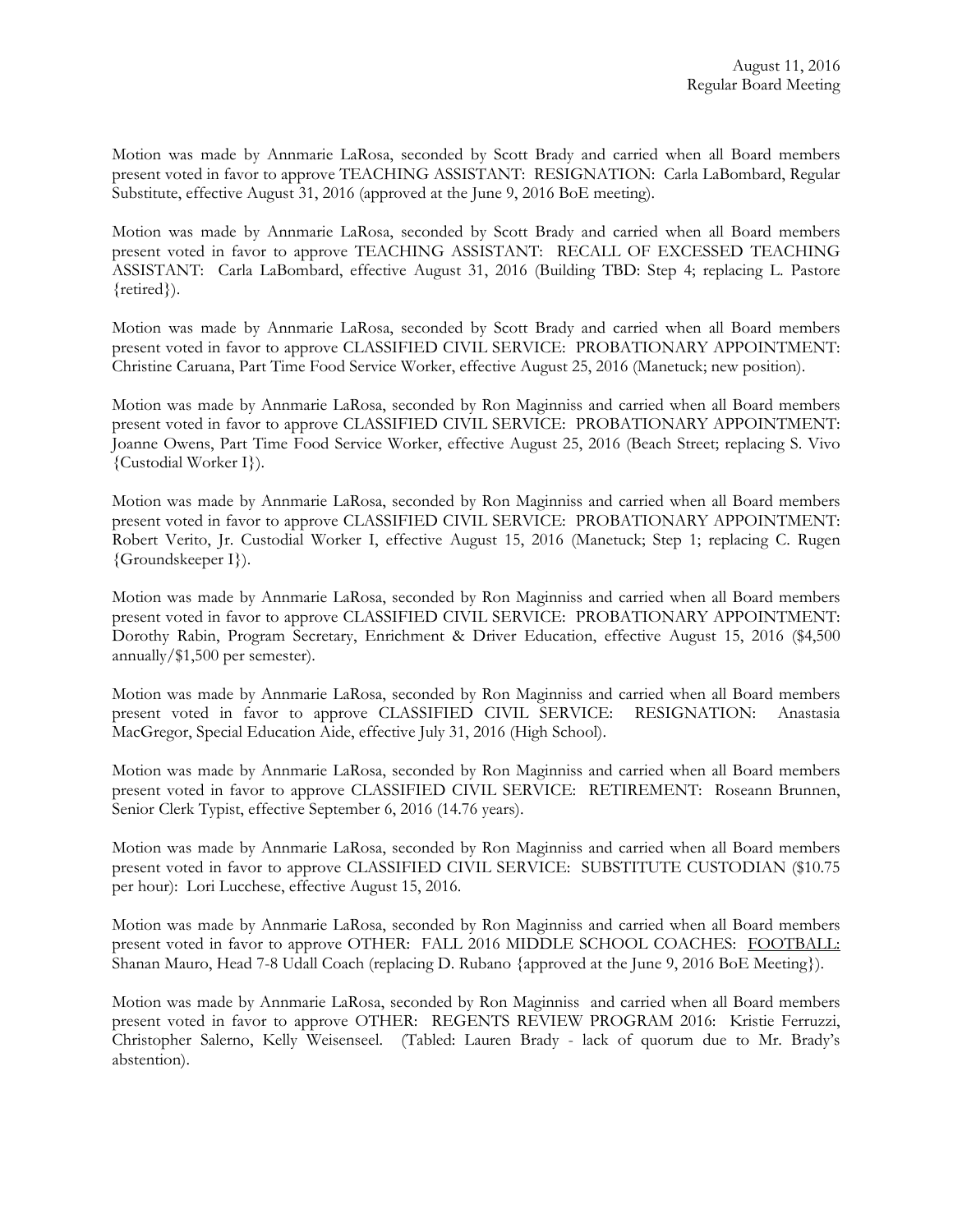Motion was made by Annmarie LaRosa, seconded by Scott Brady and carried when all Board members present voted in favor to approve OTHER: AUDITORIUM TECHNICIANS 2016-2017 (School Functions \$85 per event; Rental Functions - \$60 per hour): Jesse Fawess, Frank Franzone, David Kaufman, James Krais, Leonard LaPinta, Arthur Machowicz, Lisa Martinolich, Michael Saganic, Joseph Senatore, Melissa Senatore.

Motion was made by Annmarie LaRosa, seconded by Ron Maginniss and carried when all Board members present voted in favor to approve OTHER: CONCERT HALL MANGERS 2016-2017: James Krais, High School (\$3,499 stipend); Arthur Machowicz, Beach Street Middle School (\$804 stipend); Leonard LaPinta Udall Road Middle School (\$804 stipend).

Motion was made by Annmarie LaRosa, seconded by Scott Brady and carried when all Board members present voted in favor to approve OTHER: INSTRUCTIONAL SWIM AND FAMILY SWIM PROGRAM 2016-2017: Supervisors: (\$40 per hour): Tanya Carbone, Robert Kollar, Noreen Matthews, Mindy Renner, Jeremy Robertson, Karyn Storan, Jamie Storeoshenko. LIFEGUARDS (\$10 per hour): Tara Berdolt, Kaitlin Branigan, Patrick Carter, Krista Ciccarelli, Corrine Conste, Brodie Culkin, Shannon Culkin, Jordyn Cummings, Kyle Dorr, Natalie Frazier, Luke Harris, Sierra Koehler, Shaelyn Krucher, Caitlyn Leibman, Eric Mauri, Samantha Massmann, Loudon Meringolo, Devin Miller, Jake Nicolosi, Thomas Parson, Nicos Prokopiou, Julia Rion, Emily Rushton, Isabelle Sarle, Allison Tantone.

## CURRICULUM UPDATE:

Dr. Rullan informed the audience that 85 elementary students participated in the Summer Investigations Program, which focused on literacy, math and STEM skills, middle school students attended a Summer Academy concentrating on literacy and math, and two-week Regents Review courses will take place prior to the August Regents exams. Grades 3-8 ELA and math assessment results will be presented at the September or October Board meeting. New Teacher Orientation will take place on August 29 and August 30, 2016, and Superintendent Conference Days will take place on August 31 and September 1, 2016. Students return to school on September 6, 2016.

#### REPORT OF BOARD COMMITTEES

Finance Committee: Ron Maginniss reported on the meeting held on 8/11/16. Items reviewed included the May and June treasurer's report; May and June payroll summary; claims audit report; warrants, and May financial statements. Also reviewed were 2016-2017 contracts for Access 7 Services, Inc., ACLD Kramer Learning Center, Ascent, Babylon UFSD, Capital Markets Advisors, LLC, Commack UFSD (Summer 2016), Da Vinci Education & Research, LLC, Developmental Disabilities Institute, Home Care Therapies, LLC d/b/a Horizon Healthcare Staffing, Islip Tutoring Service, Inc., Kings Park CSD, Laura Anne Hershberger, M.D., Metro Therapy, Seneca Consulting Group and St. James Tutoring, Inc. Surplus items, a donation from Ahold Financial Services for Manetuck, cafeteria bid for drinks/coffee and resolutions for Tax Levy and Income Eligibility Guidelines for Free and Reduced Price Meals or Free Milk were also reviewed. Mrs. Duffy discussed TAN and BAN borrowing as well as re-funding of 2005 Bond. The district will be borrowing \$25,000,000.00 at an interest rate of .7780% for the TAN borrowing and \$6,000,000.00 at an interest rate of .89% for the BAN borrowing. The district is re-funding the 2005 bond to obtain a better interest rate and save \$700,000.00 over five years. The committee also reviewed a Bank Fee Comparison and the district will remain with Capital One.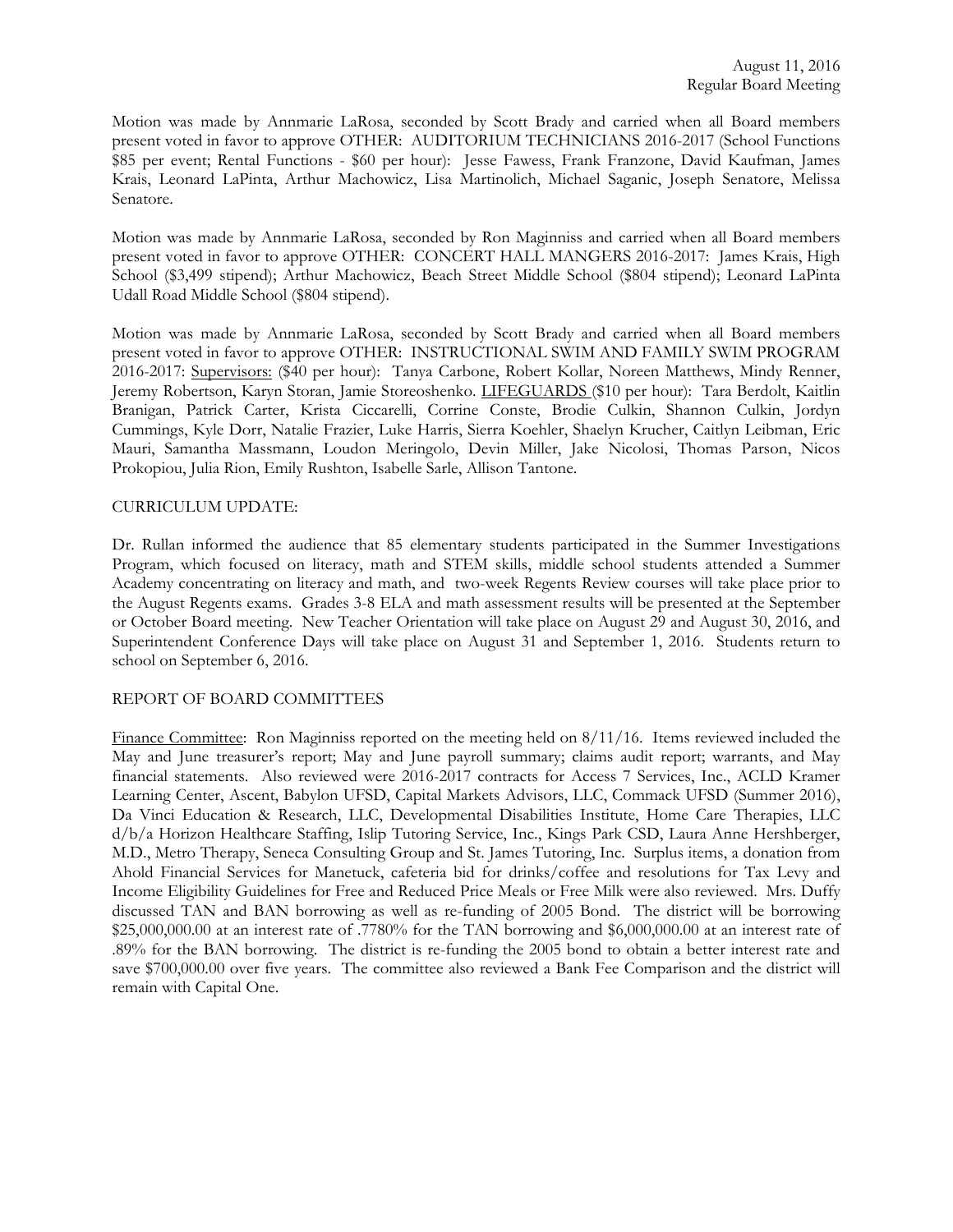Buildings and Grounds: Scott Brady reported on the meeting held on 8/11/16. Items discussed included the bond project. Playgrounds and roofs at Manetuck and Paul J. Bellew are proceeding as scheduled and the fire sprinkler system installation at Westbrook will begin the week of August 15, 2016. Lead water testing has been completed and results will be forwarded to the Board. Mr. Bosse provided a back-to-school update and the staff has done a great job preparing for the new school year.

## FINANCIAL MATTERS

The treasurer's report for June was presented. Beginning balance as of 5/31/2016: \$35,862,151.88; ending balance of 6/30/2016: \$20,456,826.56.

Motion was made by Annmarie LaRosa, seconded by Ron Maginniss, and carried when all Board members present voted in favor to approve Budget Transfers 3306 - 3325.

Motion was made by Annmarie LaRosa, seconded by Ron Maginniss, and carried when all Board members present voted in favor to approve the following 2016-2017 contracts: Access 7 Services, Inc., ACLD Kramer Learning Center, ASCENT: A School for Individuals with Autism, Babylon UFSD, Capital Markets Advisors, LLC, Commack UFSD (Summer 2016), Da Vinci Education & Research, LLC, Developmental Disabilities Institute, Home Care Therapies, LLC d/b/a Horizon Healthcare Staffing, Islip Tutoring Services, Inc., Kings Park CSD, Laura Anne Hershberger, M.D., Metro Therapy, Seneca Consulting Group, St. James Tutoring Inc.

Motion was made by Annmarie LaRosa, seconded by Scott Brady, and carried when all Board members present voted in favor to approve the following surplus items: miscellaneous English Language Arts textbooks and instructional materials; miscellaneous Science textbooks and instructional materials; 1994 Toro mower.

Motion was made by Annmarie LaRosa, seconded by Ron Maginniss, and carried when all Board members present voted in favor to approve the following donation: Ahold Financial Services/Manetuck - \$1,184.85.

Motion was made by Annmarie LaRosa, seconded by Scott Brady, and carried when all Board members present voted in favor to approve the following Long Island School Food Nutrition Directors' Association Cooperative Bids 2016-2017: Drinks/Coffee.

Motion was made by Annmarie LaRosa, seconded by Ron Maginniss, and carried when all Board members present voted in favor to approve the following resolution: 2016-2017 Tax Levy.

Motion was made by Annmarie LaRosa, seconded by Ron Maginniss, and carried when all Board members present voted in favor to approve the following resolution: 2016-2017 Income Eligibility Guidelines for Free and Reduced Price Meals or Free Milk.

#### PRESIDENT'S REPORT

Motion was made by Annmarie LaRosa, seconded by Ron Maginniss, and carried when all Board members present voted in favor to approve Code of Conduct.